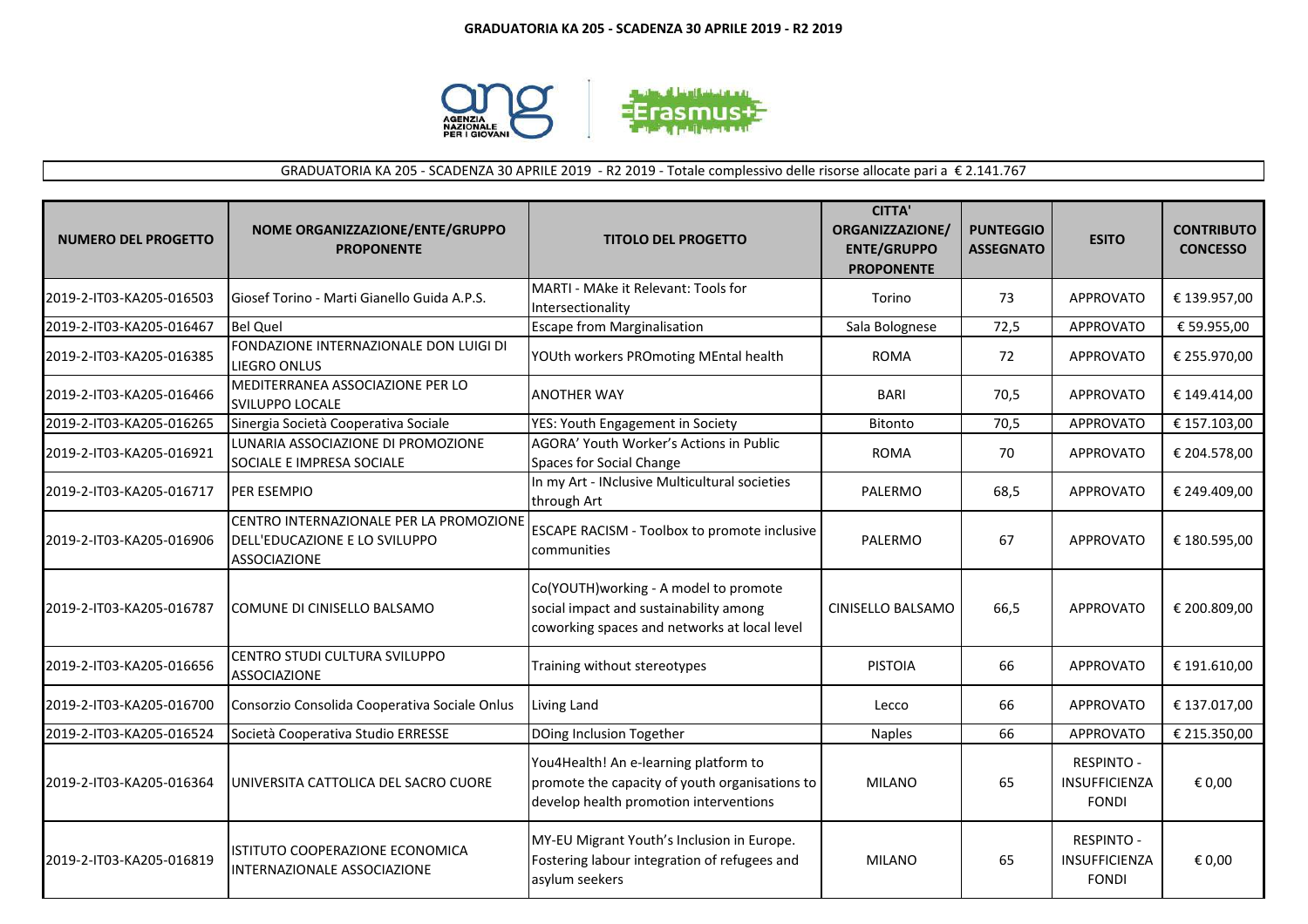| <b>NUMERO DEL PROGETTO</b> | NOME ORGANIZZAZIONE/ENTE/GRUPPO<br><b>PROPONENTE</b>                                                  | <b>TITOLO DEL PROGETTO</b>                                                              | <b>CITTA'</b><br>ORGANIZZAZIONE/<br><b>ENTE/GRUPPO</b><br><b>PROPONENTE</b> | <b>PUNTEGGIO</b><br><b>ASSEGNATO</b> | <b>ESITO</b>                                              | <b>CONTRIBUTO</b><br><b>CONCESSO</b> |
|----------------------------|-------------------------------------------------------------------------------------------------------|-----------------------------------------------------------------------------------------|-----------------------------------------------------------------------------|--------------------------------------|-----------------------------------------------------------|--------------------------------------|
| 2019-2-IT03-KA205-016349   | H.R.Y.O HUMAN RIGHTS YOUTH ORGANIZATION TH-Avatar                                                     |                                                                                         | MONREALE                                                                    | 64,5                                 | <b>RESPINTO -</b><br><b>INSUFFICIENZA</b><br><b>FONDI</b> | € 0,00                               |
| 2019-2-IT03-KA205-016400   | DEMOSTENE CENTRO STUDI PER LA<br>PROMOZIONE DELLO SVILUPPO UMANO                                      | ISET:SELF ENTREPRENEURSHIP TOOL                                                         | LATIANO                                                                     | 63,5                                 | <b>RESPINTO -</b><br><b>INSUFFICIENZA</b><br><b>FONDI</b> | € 0,00                               |
| 2019-2-IT03-KA205-016257   | FONDAZIONE POLITECNICO DI MILANO                                                                      | Opportunities for Youth Occupation:<br>competences harmonization for the 3rd sector     | <b>MILANO</b>                                                               | 63                                   | <b>RESPINTO -</b><br>INSUFFICIENZA<br><b>FONDI</b>        | € 0,00                               |
| 2019-2-IT03-KA205-016261   | <b>MERIDAUNIA</b>                                                                                     | SMART COMMUNITIES: Scanning abilities and<br>skills for an integrated rural development | <b>BOVINO</b>                                                               | 63                                   | <b>RESPINTO -</b><br>INSUFFICIENZA<br><b>FONDI</b>        | € 0,00                               |
| 2019-2-IT03-KA205-016476   | <b>ARCS - ARCI CULTURE SOLIDALI</b>                                                                   | YOU-APP: digital strategies for youth workers<br>to foster youth social inclusion       | Rome                                                                        | 63                                   | <b>RESPINTO -</b><br>INSUFFICIENZA<br><b>FONDI</b>        | € 0,00                               |
| 2019-2-IT03-KA205-016316   | PRISM - PROMOZIONE INTERNAZIONALE SICILIA - "Women In NEET Entrepreneurs" - Inclusive<br><b>MONDO</b> | Entrepreneurship for Women in NEET situation                                            | <b>ENNA EN</b>                                                              | 62,5                                 | <b>RESPINTO -</b><br>INSUFFICIENZA<br><b>FONDI</b>        | € 0,00                               |
| 2019-2-IT03-KA205-016402   | MINE VAGANTI NGO                                                                                      | Youth Enterprise Goes Social!                                                           | <b>PERFUGAS</b>                                                             | 62,5                                 | <b>RESPINTO -</b><br>INSUFFICIENZA<br><b>FONDI</b>        | € 0,00                               |
| 2019-2-IT03-KA205-016610   | <b>CO-LABORY</b>                                                                                      | Integrating European youth into business                                                | Trani                                                                       | 62                                   | <b>RESPINTO -</b><br>INSUFFICIENZA<br><b>FONDI</b>        | € 0,00                               |
| 2019-2-IT03-KA205-016768   | Periplus srl Impresa Sociale                                                                          | Job Experiential Education                                                              | Lecce                                                                       | 61,5                                 | <b>RESPINTO -</b><br>INSUFFICIENZA<br><b>FONDI</b>        | € 0,00                               |
| 2019-2-IT03-KA205-016507   | <b>MV INTERNATIONAL</b>                                                                               | Web Accessibility for All                                                               | SASSARI                                                                     | 61,5                                 | <b>RESPINTO -</b><br>INSUFFICIENZA<br><b>FONDI</b>        | € 0,00                               |
| 2019-2-IT03-KA205-016688   | <b>REPLAY Network</b>                                                                                 | Mobyliser - Supportive Orienteering                                                     | Rome                                                                        | 61,5                                 | RESPINTO -<br>INSUFFICIENZA<br><b>FONDI</b>               | € 0,00                               |
| 2019-2-IT03-KA205-016914   | LogosAbile Onlus                                                                                      | Disability Family Worker in Heritage                                                    | Lanciano                                                                    | 61                                   | <b>RESPINTO -</b><br>INSUFFICIENZA<br><b>FONDI</b>        | € 0,00                               |
| 2019-2-IT03-KA205-016920   | UNIVERSITA DELLA CALABRIA                                                                             | An inclusive entrepreneurship action plan to<br><b>CREate new Ability</b>               | ARCAVACATA DI<br>RENDE                                                      | 60                                   | <b>RESPINTO -</b><br>INSUFFICIENZA<br><b>FONDI</b>        | € 0,00                               |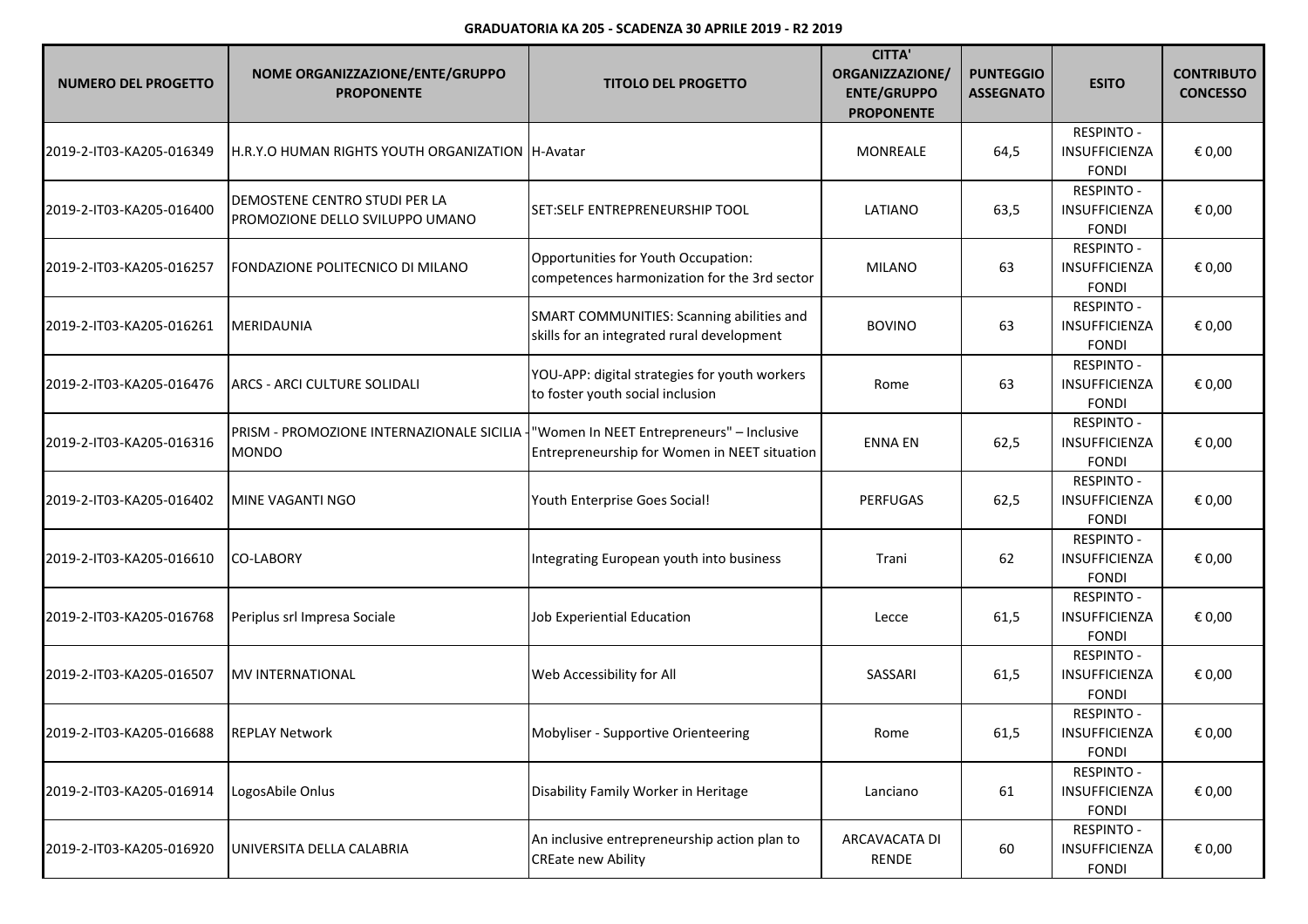| <b>NUMERO DEL PROGETTO</b> | NOME ORGANIZZAZIONE/ENTE/GRUPPO<br><b>PROPONENTE</b>                                          | <b>TITOLO DEL PROGETTO</b>                                                                                  | <b>CITTA'</b><br>ORGANIZZAZIONE/<br><b>ENTE/GRUPPO</b><br><b>PROPONENTE</b> | <b>PUNTEGGIO</b><br><b>ASSEGNATO</b> | <b>ESITO</b>                                       | <b>CONTRIBUTO</b><br><b>CONCESSO</b> |
|----------------------------|-----------------------------------------------------------------------------------------------|-------------------------------------------------------------------------------------------------------------|-----------------------------------------------------------------------------|--------------------------------------|----------------------------------------------------|--------------------------------------|
| 2019-2-IT03-KA205-016605   | Cooperazione Senza Frontiere                                                                  | Back to the Future                                                                                          | Palermo                                                                     | 60                                   | <b>RESPINTO -</b><br>INSUFFICIENZA<br><b>FONDI</b> | € 0,00                               |
| 2019-2-IT03-KA205-016909   | MARGHERITA SOCIETA' COOPERATIVA SOCIALE<br><b>ONLUS</b>                                       | START UP A BOOTCAMP                                                                                         | SANDRIGO                                                                    | 60                                   | <b>RESPINTO -</b><br>INSUFFICIENZA<br><b>FONDI</b> | € 0,00                               |
| 2019-2-IT03-KA205-016757   | Direzione Didattica III Circolo Perugia                                                       | CIRCUSYOUTH - preventing conflicts linked to<br>bullying and racism by valorizing the circus<br>methodology | Perugia                                                                     | 60                                   | <b>RESPINTO -</b><br>INSUFFICIENZA<br><b>FONDI</b> | € 0,00                               |
| 2019-2-IT03-KA205-016922   | SOC. COOP. SOC. CONSORZIO COMUNITA'<br><b>BRIANZA - IMPRESA SOCIALE</b>                       | Young Service Designers: engagement<br>strategies of youth in local decision making                         | <b>MONZA</b>                                                                | 59                                   | <b>RESPINTO</b>                                    | € 0,00                               |
| 2019-2-IT03-KA205-016602   | CENTRO DI DOCUMENTAZIONE SUI CONFLITTI<br>AMBIENTALI ASSOCIAZIONE                             | Strengthening youth capacities to advocate for<br>climate justice                                           | <b>ROMA</b>                                                                 | 59                                   | <b>RESPINTO</b>                                    | € 0,00                               |
| 2019-2-IT03-KA205-016654   | Consorzio Social Lab Società Cooperativa Sociale for young socially excluded entrepreneurs in | RURAL INCLUSION - Incubation methodology<br>rural areas                                                     | Bitonto (BA)                                                                | 59                                   | <b>RESPINTO</b>                                    | € 0,00                               |
| 2019-2-IT03-KA205-016919   | <b>ASSOCIAZIONE UNIAMOCI ONLUS</b>                                                            | NetJob: Improving online employability of<br>young people with fewer opportunities                          | PALERMO                                                                     | 59                                   | <b>RESPINTO</b>                                    | € 0,00                               |
| 2019-2-IT03-KA205-016460   | UNIVERSITA DEGLI STUDI DI FIRENZE                                                             | Supporting PREvention ADdressed to contrast<br>youth violent radicalisation, with ONline tools              | Florence                                                                    | 58,5                                 | <b>RESPINTO</b>                                    | € 0,00                               |
| 2019-2-IT03-KA205-016778   | Cooperativa sociale IL FARO                                                                   | Channel 2020: Social YouTubers                                                                              | LATIANO                                                                     | 58,5                                 | <b>RESPINTO</b>                                    | € 0,00                               |
| 2019-2-IT03-KA205-016756   | In Progress                                                                                   | Stem4Finance                                                                                                | Vibo Valentia                                                               | 58                                   | <b>RESPINTO</b>                                    | € 0,00                               |
| 2019-2-IT03-KA205-016619   | Associazione Gruppo Abele onlus                                                               | Empowering YOUth to build MONITORial<br>communities against corruption                                      | Turin                                                                       | 57,5                                 | <b>RESPINTO</b>                                    | € 0,00                               |
| 2019-2-IT03-KA205-016514   | <b>ANRP</b>                                                                                   | Youth for Peace and Pluralism                                                                               | Roma                                                                        | 57,5                                 | <b>RESPINTO</b>                                    | € 0,00                               |
| 2019-2-IT03-KA205-016925   | ASSOCIAZIONE CULTURALE LINK                                                                   | <b>MODUS OPERANDI</b>                                                                                       | ALTAMURA                                                                    | 56,5                                 | <b>RESPINTO</b>                                    | € 0,00                               |
| 2019-2-IT03-KA205-016678   | Oriel                                                                                         | Risorse per attivare leadership ed<br>imprenditoria tra i giovani                                           | Dossobuono, Verona                                                          | 56,5                                 | <b>RESPINTO</b>                                    | € 0,00                               |
| 2019-2-IT03-KA205-016589   | Informamentis Europa                                                                          | <b>REsponsible MEdia USing</b>                                                                              | Caserta                                                                     | 56                                   | <b>RESPINTO</b>                                    | € 0,00                               |
| 2019-2-IT03-KA205-016798   | Associazione "Submeet - incontrarsi per<br>crescere"                                          | Turning millennials' ideas into action through<br>the development of social entrepreneurial<br>competences  | San Salvo                                                                   | 55,5                                 | <b>RESPINTO</b>                                    | € 0,00                               |
| 2019-2-IT03-KA205-016481   | <b>IDEA EUROPA</b>                                                                            | Youth Workers for Integration                                                                               | <b>ROMA</b>                                                                 | 55,5                                 | <b>RESPINTO</b>                                    | € 0,00                               |
| 2019-2-IT03-KA205-016493   | ASSOCIAZIONE SOS EUROPA                                                                       | Together                                                                                                    | <b>ROMA</b>                                                                 | 55                                   | <b>RESPINTO</b>                                    | € 0,00                               |
| 2019-2-IT03-KA205-016820   | InVento Innovation Lab Impresa Sociale s.r.l.                                                 | giovani europei e l'etica per il raggiungimento<br>degli SDGs                                               | Cernusco sul Naviglio                                                       | 55                                   | <b>RESPINTO</b>                                    | € 0,00                               |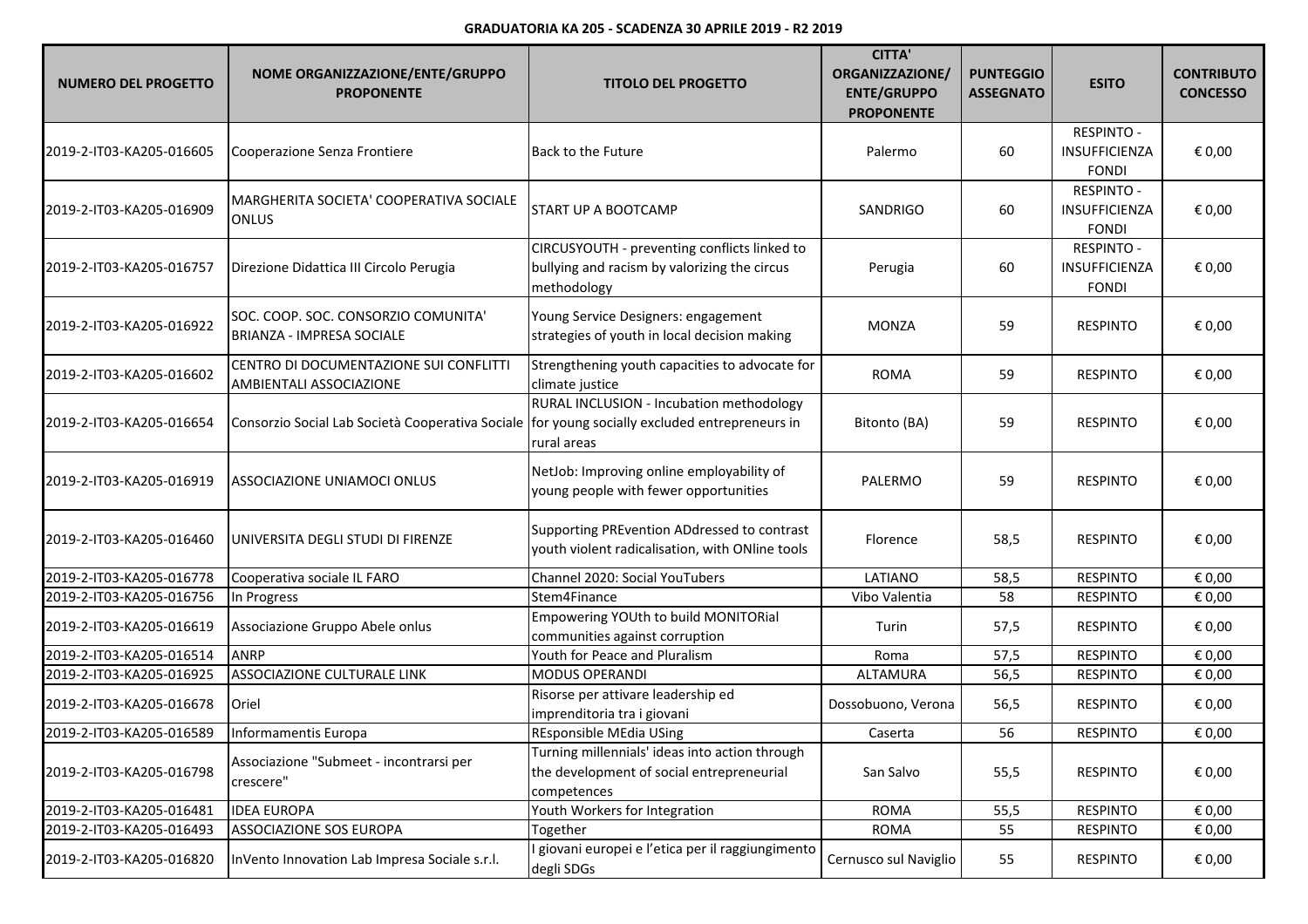| <b>NUMERO DEL PROGETTO</b> | NOME ORGANIZZAZIONE/ENTE/GRUPPO<br><b>PROPONENTE</b>                   | <b>TITOLO DEL PROGETTO</b>                                                                          | <b>CITTA'</b><br>ORGANIZZAZIONE/<br><b>ENTE/GRUPPO</b><br><b>PROPONENTE</b> | <b>PUNTEGGIO</b><br><b>ASSEGNATO</b> | <b>ESITO</b>    | <b>CONTRIBUTO</b><br><b>CONCESSO</b> |
|----------------------------|------------------------------------------------------------------------|-----------------------------------------------------------------------------------------------------|-----------------------------------------------------------------------------|--------------------------------------|-----------------|--------------------------------------|
| 2019-2-IT03-KA205-016916   | Fondazione Teatro della Città di Livorno Carlo<br>Goldoni              | Leveraging Youth by Re-Using in Innovative<br>ways Cultural Spaces                                  | Livorno                                                                     | 55                                   | <b>RESPINTO</b> | € 0,00                               |
| 2019-2-IT03-KA205-016556   | Unione Italiana Ciechi ed Ipovedenti Sezione<br>Provinciale di Firenze | Ambassadors of Diversity and non-<br>Discrimination @ new Methods in non-formal<br>Education        | Florence                                                                    | 55                                   | RESPINTO        | € 0,00                               |
| 2019-2-IT03-KA205-016824   | <b>PROMIMPRESA SRL</b>                                                 | CRITHINK - Fostering critical thinking in digital<br>native youths through role-play game           | <b>SAN CATALDO</b>                                                          | 54,5                                 | <b>RESPINTO</b> | € 0,00                               |
| 2019-2-IT03-KA205-016600   | UNIVERSITA DEGLI STUDI DI SALERNO                                      | Digital Meeting space for a better Europe!                                                          | <b>FISCIANO SA</b>                                                          | 54                                   | <b>RESPINTO</b> | € 0,00                               |
| 2019-2-IT03-KA205-016506   | <b>COMUNE DI NARNI</b>                                                 | Y-Gov. Communicating, Participating, Co-<br>designing the Future of Local Communities in<br>Europe. | <b>NARNI</b>                                                                | 54                                   | <b>RESPINTO</b> | € 0,00                               |
| 2019-2-IT03-KA205-016568   | La Speranza Cooperativa Sociale a.r.l.                                 | PHOTOFX - Photos To Fight Xclusion                                                                  | Terni                                                                       | 53,5                                 | <b>RESPINTO</b> | € 0,00                               |
| 2019-2-IT03-KA205-016663   | ASSOCIAZIONE CULTURALE COMMUNIA                                        | Real-life Use Literacy Excercises                                                                   | <b>ANCONA</b>                                                               | 53,5                                 | <b>RESPINTO</b> | € 0,00                               |
| 2019-2-IT03-KA205-016367   | Promozione 80 Cooperativa Sociale a.r.l.                               | Innovative Connective Model for Youth<br>Empowerment                                                | Oppido Lucano                                                               | 53                                   | <b>RESPINTO</b> | € 0,00                               |
| 2019-2-IT03-KA205-016626   | <b>ICSE &amp; CO</b>                                                   | Online Challenge for Social inclusion                                                               | <b>FIRENZE</b>                                                              | 53                                   | <b>RESPINTO</b> | € 0,00                               |
| 2019-2-IT03-KA205-016539   | ASSOCIAZIONE DI PROMOZIONE SOCIALE<br><b>MAGHWEB</b>                   | Born to be wild                                                                                     | PALERMO                                                                     | 52,5                                 | <b>RESPINTO</b> | € 0,00                               |
| 2019-2-IT03-KA205-016923   | LIBERA UNIVERSITA DI LINGUE E<br><b>COMUNICAZIONE IULM</b>             | <b>Inclusive Circus</b>                                                                             | <b>MILANO</b>                                                               | 52                                   | <b>RESPINTO</b> | € 0,00                               |
| 2019-2-IT03-KA205-016711   | VITALE TECNOLOGIE COMUNICAZIONE - VITECO<br>SRL                        | Development of ICT skills for young people<br>through Self-Learning Approach                        | <b>CATANIA</b>                                                              | 51,5                                 | <b>RESPINTO</b> | € 0,00                               |
| 2019-2-IT03-KA205-016631   | <b>TRAMES ONLUS</b>                                                    | Opening Inclusion for Equality to Jobs                                                              | FIRENZE                                                                     | 51,5                                 | <b>RESPINTO</b> | € 0,00                               |
| 2019-2-IT03-KA205-016351   | I.E.R.F.O.P. ONLUS                                                     | Notes Of Inclusion                                                                                  | Cagliari                                                                    | 51                                   | <b>RESPINTO</b> | € 0,00                               |
| 2019-2-IT03-KA205-016356   | <b>EDUFORMA SRL</b>                                                    | Model of Socio - Cultural Adaptation                                                                | Padova                                                                      | 51                                   | <b>RESPINTO</b> | € 0,00                               |
| 2019-2-IT03-KA205-016637   | LABIRINTO Cooperativa Sociale P.A. onlus                               | Socially Enabling Ecosystem for Youth                                                               | Pesaro                                                                      | 51                                   | <b>RESPINTO</b> | € 0,00                               |
| 2019-2-IT03-KA205-016720   | Med.O.R.O. scarl                                                       | Art assists artists                                                                                 | Catania                                                                     | 50,5                                 | <b>RESPINTO</b> | € 0,00                               |
| 2019-2-IT03-KA205-016482   | ASTER - SOCIETA CONSORTILE PER AZIONI                                  | Open Social L@b: open social innovation<br>methodology for youth entrepreneurship                   | <b>BOLOGNA</b>                                                              | 50                                   | <b>RESPINTO</b> | € 0,00                               |
| 2019-2-IT03-KA205-016372   | Cooperativa sociale GLOCAL FACTORY                                     | JANUS - Juniors Against fake News aboUt<br>Science                                                  | Verona                                                                      | 49,5                                 | <b>RESPINTO</b> | € 0,00                               |
| 2019-2-IT03-KA205-016478   | Cooperativa sociale GLOCAL FACTORY                                     | Prevention Of Drugs Abuse and addiction to<br>prevent marginalization of vulnerable young<br>people | Verona                                                                      | 49                                   | <b>RESPINTO</b> | € 0,00                               |
| 2019-2-IT03-KA205-016761   | Associazione Equilibero                                                | OUT - Overcoming yoUth marginalisaTion                                                              | Selvazzano Dentro                                                           | 49                                   | <b>RESPINTO</b> | € 0,00                               |
| 2019-2-IT03-KA205-016584   | Agenzia per la Mobilità Internazionale                                 | YOUTH & INNOVATION                                                                                  | Firenze                                                                     | 49                                   | <b>RESPINTO</b> | € 0,00                               |
| 2019-2-IT03-KA205-016744   | ISTITUTO DEI SORDI DI TORINO                                           | <b>REfPass</b>                                                                                      | PIANEZZA                                                                    | 48                                   | <b>RESPINTO</b> | € 0,00                               |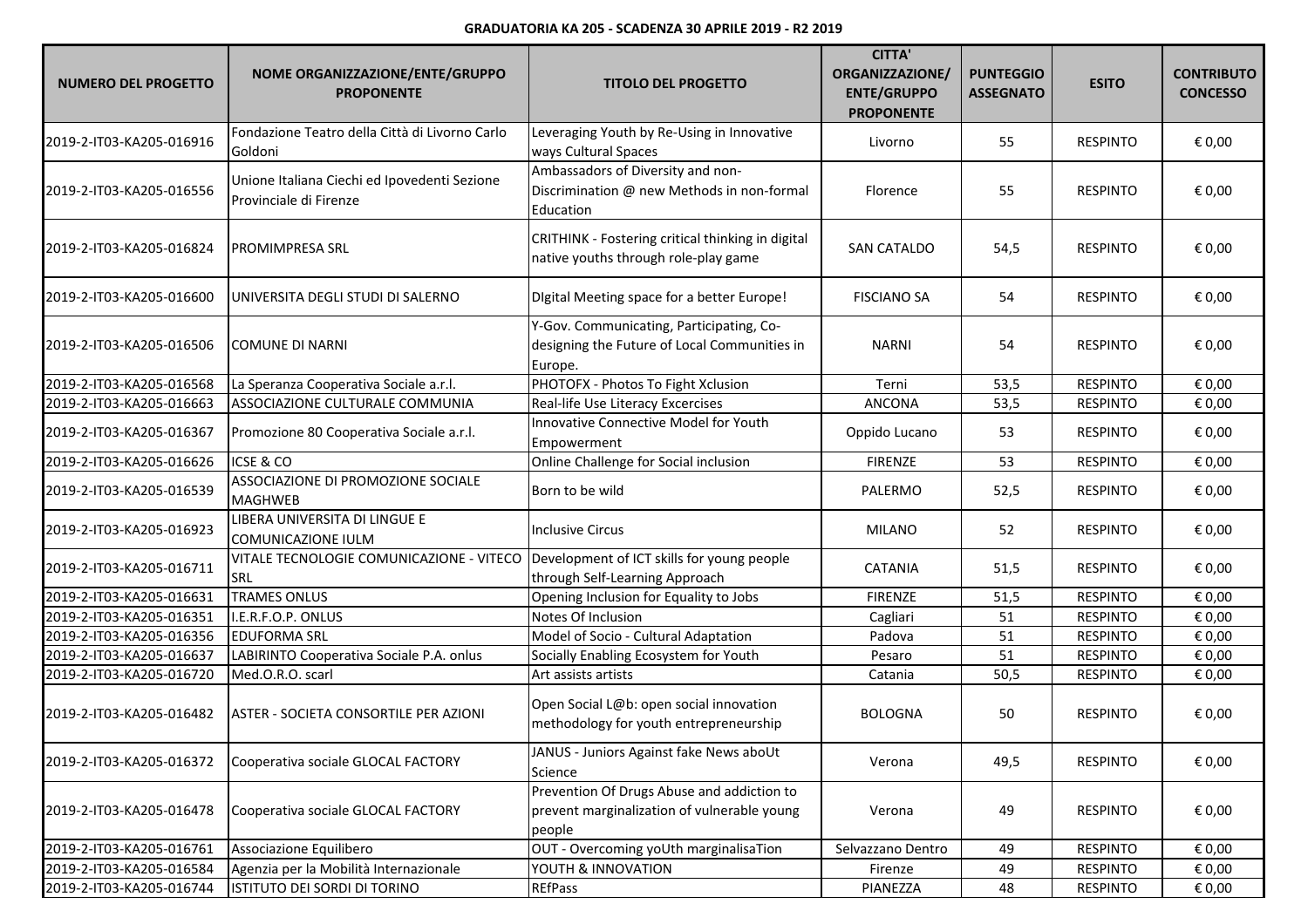| <b>NUMERO DEL PROGETTO</b> | NOME ORGANIZZAZIONE/ENTE/GRUPPO<br><b>PROPONENTE</b>                                          | <b>TITOLO DEL PROGETTO</b>                                                                                                  | <b>CITTA'</b><br>ORGANIZZAZIONE/<br><b>ENTE/GRUPPO</b><br><b>PROPONENTE</b> | <b>PUNTEGGIO</b><br><b>ASSEGNATO</b> | <b>ESITO</b>    | <b>CONTRIBUTO</b><br><b>CONCESSO</b> |
|----------------------------|-----------------------------------------------------------------------------------------------|-----------------------------------------------------------------------------------------------------------------------------|-----------------------------------------------------------------------------|--------------------------------------|-----------------|--------------------------------------|
| 2019-2-IT03-KA205-016912   | <b>Associazione Migr'Action</b>                                                               | Sicurezza, Unire la Persona e Percorsi di<br>Orientamenti dei Rifugiati nel Territori                                       | Biella                                                                      | 48                                   | <b>RESPINTO</b> | € 0,00                               |
| 2019-2-IT03-KA205-016743   | FORCOOP C.O.R.A. VENEZIA SOCIETA'<br><b>COOPERATIVA</b>                                       | <b>TALENTUBE</b>                                                                                                            | NOVENTA DI PIAVE<br>VE                                                      | 48                                   | <b>RESPINTO</b> | € 0,00                               |
| 2019-2-IT03-KA205-016766   | COMUNITA PAPA GIOVANNI XXIII                                                                  | BE Protagonist -Building a European Network<br>for the social inclusion of young inmates                                    | RIMINI                                                                      | 46,5                                 | <b>RESPINTO</b> | € 0,00                               |
| 2019-2-IT03-KA205-016262   | Forum delle Camere di Commercio dell'Adriatico<br>e dello Ionio                               | Women Social Entrepreneurship                                                                                               | Ancona                                                                      | 46                                   | <b>RESPINTO</b> | € 0,00                               |
| 2019-2-IT03-KA205-016469   | Comunità delle Università Mediterranee                                                        | Higher Education, Training and Research for<br>Sustainable Development in the<br>Mediterranean Region                       | Bari                                                                        | 46                                   | <b>RESPINTO</b> | € 0,00                               |
| 2019-2-IT03-KA205-016389   | A.S.D. RUNNING MATERA                                                                         | Autismo e sport: realizzazione di approcci<br>pedagogici e culturali per l'empowerment dei<br>ragazzi DSA                   | MATERA                                                                      | 46                                   | <b>RESPINTO</b> | € 0,00                               |
| 2019-2-IT03-KA205-016913   | Associazione Culturale Glenn Gould                                                            | Recognition and EmPowerment of young<br>volunteeRs' skillS in cultural Events<br>organisation                               | Castelbuono                                                                 | 45,5                                 | <b>RESPINTO</b> | € 0,00                               |
| 2019-2-IT03-KA205-016907   | CONFORM-CONSULENZA FORMAZIONE E<br>MANAGEMENT SOCIETA CONSORTILE A<br>RESPONSABILITA LIMITATA | D.E.SK.- Develop Entrepreneurial Skills                                                                                     | <b>AVELLINO AV</b>                                                          | 45                                   | <b>RESPINTO</b> | € 0,00                               |
| 2019-2-IT03-KA205-016529   | ASSOCIAZIONE PEOPLE HELP THE PEOPLE                                                           | Never Alone                                                                                                                 | PALERMO                                                                     | 45                                   | <b>RESPINTO</b> | € 0,00                               |
| 2019-2-IT03-KA205-016786   | <b>ASSOCIAZIONE INFORMAGIOVANI</b>                                                            | Media education and literacy. Tools for the<br>prevention of radicalization and hate speech.                                | PALERMO                                                                     | 45                                   | <b>RESPINTO</b> | € 0,00                               |
| 2019-2-IT03-KA205-016746   | Cooperativa Sociale FOLIAS a r.l. - ONLUS                                                     | InnovActioNEET                                                                                                              | Monterotondo                                                                | 44,5                                 | <b>RESPINTO</b> | € 0,00                               |
| 2019-2-IT03-KA205-016924   | Accademia di Belle Arti di Catanzaro                                                          | CIAKsi impara!! Formazione artistica non<br>formale                                                                         | Catanzaro                                                                   | 44                                   | <b>RESPINTO</b> | € 0,00                               |
| 2019-2-IT03-KA205-016918   | OSSERVATORIO DEI MESTIERI D'ARTE DELLA<br>TOSCANA                                             | Tools Redesign in Entrepreneurship<br>Development for Young                                                                 | <b>FIRENZE</b>                                                              | 44                                   | <b>RESPINTO</b> | € 0,00                               |
| 2019-2-IT03-KA205-016289   | Montefeltro Sviluppo Società Consortile a<br>Responsabilità Limitata                          | <b>CRAFTED ANEW - CReating Active Futures as</b><br>Tradition EDitors: young Artisans Navigate the<br><b>Evolving World</b> | Urbania                                                                     | 44                                   | <b>RESPINTO</b> | € 0,00                               |
| 2019-2-IT03-KA205-016735   | FONDAZIONE VILLA MARAINI ONLUS                                                                | REACH yOUTh - Developing innovative e-tools<br>to reach out to marginalized youth                                           | <b>ROMA</b>                                                                 | 43,5                                 | <b>RESPINTO</b> | € 0,00                               |
| 2019-2-IT03-KA205-016723   | UNIVERSITA DEGLI STUDI DI ROMA TOR<br><b>VERGATA</b>                                          | Inspiring STories for EmpowERment and<br>cohesion                                                                           | <b>ROMA</b>                                                                 | 43,5                                 | <b>RESPINTO</b> | € 0,00                               |
| 2019-2-IT03-KA205-016753   | Società Consortile Sangro Aventino ar.l.                                                      | Cultural Heritage: tools and training paths for<br>cultural heritage valorization in the rural areas                        | Santa Maria Imbaro                                                          | 42                                   | <b>RESPINTO</b> | € 0,00                               |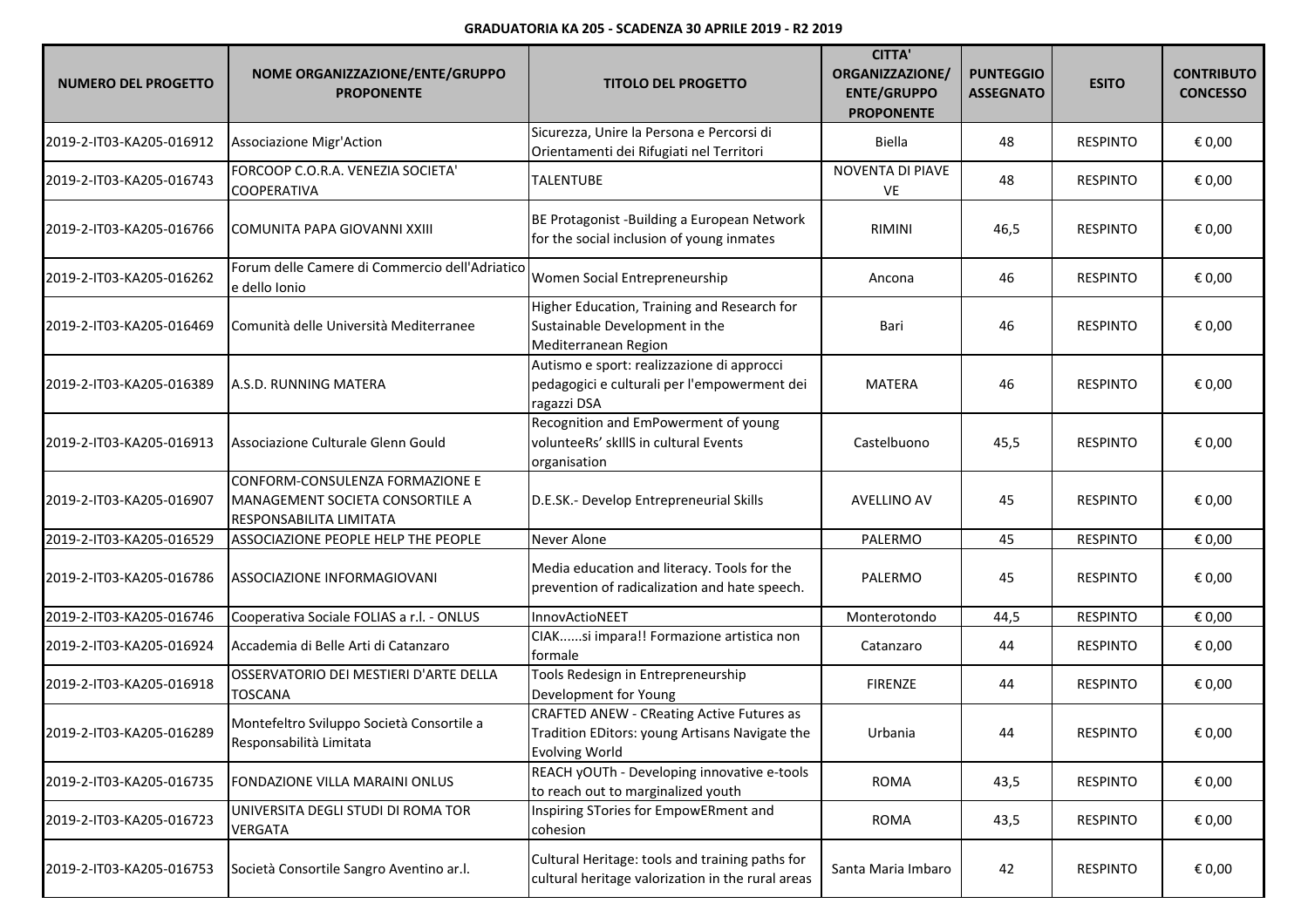| <b>NUMERO DEL PROGETTO</b> | NOME ORGANIZZAZIONE/ENTE/GRUPPO<br><b>PROPONENTE</b>                                                      | <b>TITOLO DEL PROGETTO</b>                                                                                                                                                                                                | <b>CITTA'</b><br>ORGANIZZAZIONE/<br><b>ENTE/GRUPPO</b><br><b>PROPONENTE</b> | <b>PUNTEGGIO</b><br><b>ASSEGNATO</b> | <b>ESITO</b>    | <b>CONTRIBUTO</b><br><b>CONCESSO</b> |
|----------------------------|-----------------------------------------------------------------------------------------------------------|---------------------------------------------------------------------------------------------------------------------------------------------------------------------------------------------------------------------------|-----------------------------------------------------------------------------|--------------------------------------|-----------------|--------------------------------------|
| 2019-2-IT03-KA205-016398   | FONDAZIONE SCUOLA NAZIONALE SERVIZI                                                                       | YOUNG PROJECT MANAGERS                                                                                                                                                                                                    | PERUGIA                                                                     | 41                                   | <b>RESPINTO</b> | € 0,00                               |
| 2019-2-IT03-KA205-016500   | A.S.D. Centro Educativo Equestre Equanime                                                                 | UN VIAGGIO AL FIANCO DEL CAVALLO                                                                                                                                                                                          | Teramo                                                                      | 39,5                                 | <b>RESPINTO</b> | € 0,00                               |
| 2019-2-IT03-KA205-016908   | ProgettoMondo Mlal Onlus                                                                                  | Innovative educational paths for the promotion<br>of tolerance and positive narratives as tools to<br>counter hate speech on line                                                                                         | Verona                                                                      | 38                                   | <b>RESPINTO</b> | € 0,00                               |
| 2019-2-IT03-KA205-016635   | PUNTOZERO SOCIETA COOPERATIVA                                                                             | <b>TERMINAL</b>                                                                                                                                                                                                           | <b>UDINE UD</b>                                                             | 38                                   | <b>RESPINTO</b> | € 0,00                               |
| 2019-2-IT03-KA205-016785   | Associazione Casa della Città Leopolda                                                                    | Promuovere strategie per favorire esperienze<br>di vita indipendente per giovani affetti da<br>disturbi dello spettro autistico                                                                                           | Pisa                                                                        | 37,5                                 | <b>RESPINTO</b> | € 0,00                               |
| 2019-2-IT03-KA205-016254   | Cacao - Libera Università di Alcatraz                                                                     | Orange Economy and Entrepreneurial<br>Creativity                                                                                                                                                                          | Gubbio (PG)                                                                 | 37,5                                 | <b>RESPINTO</b> | € 0,00                               |
| 2019-2-IT03-KA205-016251   | Agenzia Regionale LAB - Lavoro e<br>Apprendimento Basilicata                                              | Framing new career paths in the heritage<br>sector by re-schooling young professionals<br>with resilient skills to meet the challenges of<br>the 4th Industrial Revolution and exploit (self)<br>employment opportunities | Potenza                                                                     | 37                                   | <b>RESPINTO</b> | € 0,00                               |
| 2019-2-IT03-KA205-016745   | ASSOCIAZIONE PER LA MOBILITAZIONE SOCIALE ART of IncluSion Through the musical creativity<br><b>ONLUS</b> | of Youths                                                                                                                                                                                                                 | PALERMO                                                                     | 36,5                                 | <b>RESPINTO</b> | € 0,00                               |
| 2019-2-IT03-KA205-016695   | <b>DIDA SRL</b>                                                                                           | Food Academy for youth Migrants Inclusion                                                                                                                                                                                 | MESSINA                                                                     | 36,5                                 | <b>RESPINTO</b> | € 0,00                               |
| 2019-2-IT03-KA205-016788   | STUDIO PROGETTO SOCIETA<br><b>COOPERATIVASOCIALE</b>                                                      | Youth Work 2025                                                                                                                                                                                                           | CORNEDO VICENTINO<br>VI                                                     | 36,5                                 | <b>RESPINTO</b> | € 0,00                               |
| 2019-2-IT03-KA205-016614   | CONSORZIO MATERAHUB INDUSTRIE CULTURALI<br>E CREATIVE                                                     | <b>EU SMART Composer</b>                                                                                                                                                                                                  | <b>MATERA MT</b>                                                            | 35,5                                 | <b>RESPINTO</b> | € 0,00                               |
| 2019-2-IT03-KA205-016645   | KAIROS MESTIERI IMPRESA SOCIALE SRL                                                                       | Giovani al lavoro nel sociale                                                                                                                                                                                             | Torino                                                                      | 34                                   | <b>RESPINTO</b> | € 0,00                               |
| 2019-2-IT03-KA205-016825   | Consorzio Cooperative Sociali SGS Servizi Globali ASK - Art and music to Support Key<br>Sociosanitari     | competencies to promote social inclusion                                                                                                                                                                                  | Lanciano                                                                    | 32,5                                 | <b>RESPINTO</b> | € 0,00                               |
| 2019-2-IT03-KA205-016607   | Associazione culturale Il Mondo che Vorrei                                                                | <b>MOVE UP</b>                                                                                                                                                                                                            | Guidonia Montecelio<br>RM                                                   | 31                                   | <b>RESPINTO</b> | € 0,00                               |
| 2019-2-IT03-KA205-016737   | ARIS FORMAZIONE E RICERCA SOCIETA<br><b>COOPERATIVA</b>                                                   | <b>GRE-IN</b>                                                                                                                                                                                                             | PERUGIA                                                                     | 28,5                                 | <b>RESPINTO</b> | € 0,00                               |
| 2019-2-IT03-KA205-016632   | <b>FORM&amp;JOB SRL</b>                                                                                   | Technology Labour Market Laboratory                                                                                                                                                                                       | <b>TERNI</b>                                                                | 27,5                                 | <b>RESPINTO</b> | € 0,00                               |
| 2019-2-IT03-KA205-016350   | <b>IIS EINSTEIN-NEBBIA</b>                                                                                | SIAMO FRANCHI! Lingua, storia e arte francese<br>nella prospettiva della cittadinanza europea.                                                                                                                            | LORETO                                                                      | 25,5                                 | <b>RESPINTO</b> | € 0,00                               |